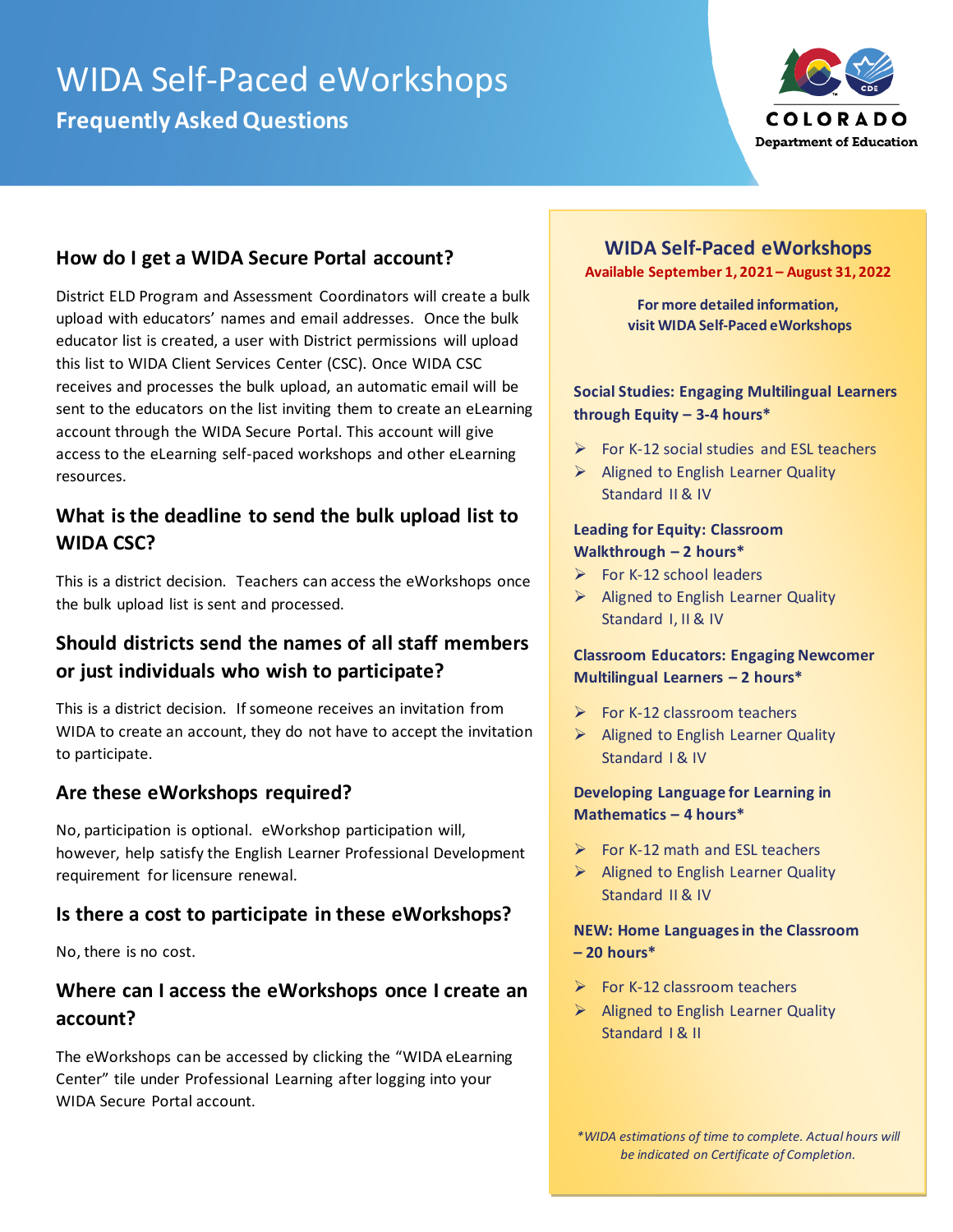

# **Does the invitation to create an account expire after a certain amount of time?**

The invitation to create an account does not expire – as long as the educator has access to the email provided in the bulk upload list, they can create their account at a time that best suits their schedule.

# **What if I already have a WIDA Secure Portal account?**

Those who already have an assessment related account in WIDA.wisc.edu will receive an email that eLearning permission has been added to their account. An invitation to sign into the Secure Portal will be sent once the district uploads and WIDA CSC processes the bulk educator list. If the former test administration account is inactivated within three years, the account will be re-instated with the eLearning permission added. If the former test administrator account has not been logged into for more than three years, the account and history will have been removed; anticipate receiving an invitation to create a new account.

# **I started working at my district later in the school year. How do I get a WIDA Secure Portal account?**

Educators that request access to the WIDA eLearning Center after the initial bulk upload list is provided should email WIDA CSC directly, using their school email address to request an eLearning account creation. Requests for an eLearning account from personal emails or via phone will not be honored.

# **WIDA Self-Paced eWorkshops**

**Available September 1, 2021 - August 31, 2022**

**For more detailed information, visit WIDA Self-Paced eWorkshops**

**School Improvement Planning for Equitable Education of Multilingual Learners – 6-8 hours\***

- $\triangleright$  For K-12 school leaders
- $\triangleright$  Aligned to English Learner Quality Standard I & II

**The WIDA ELD Standards Framework: A Collaborative Approach – 4 hours\***

- $\triangleright$  For K-12 educators
- ➢ Aligned to English Learner Quality Standard | & II

*\*WIDA estimations of time to complete. Actual hours will be indicated on Certificate of Completion.*

# **I am not currently working in a district, but I want hours to maintain my license. Can I access these eWorkshops?**

The WIDA Self-Paced eWorkshops are currently only available to Colorado public school employees.

### **Is there a limit to enrollment?**

No. Enrollment for the eWorkshop is unlimited.

#### **Who can participate?**

K-12 educators currently working in a Colorado school district can access and participate in the WIDA eWorkshops.

### **Is there a certain time frame and location that I need to access these eWorkshops?**

Participants can log in at any time, from any place where they have access to internet services.